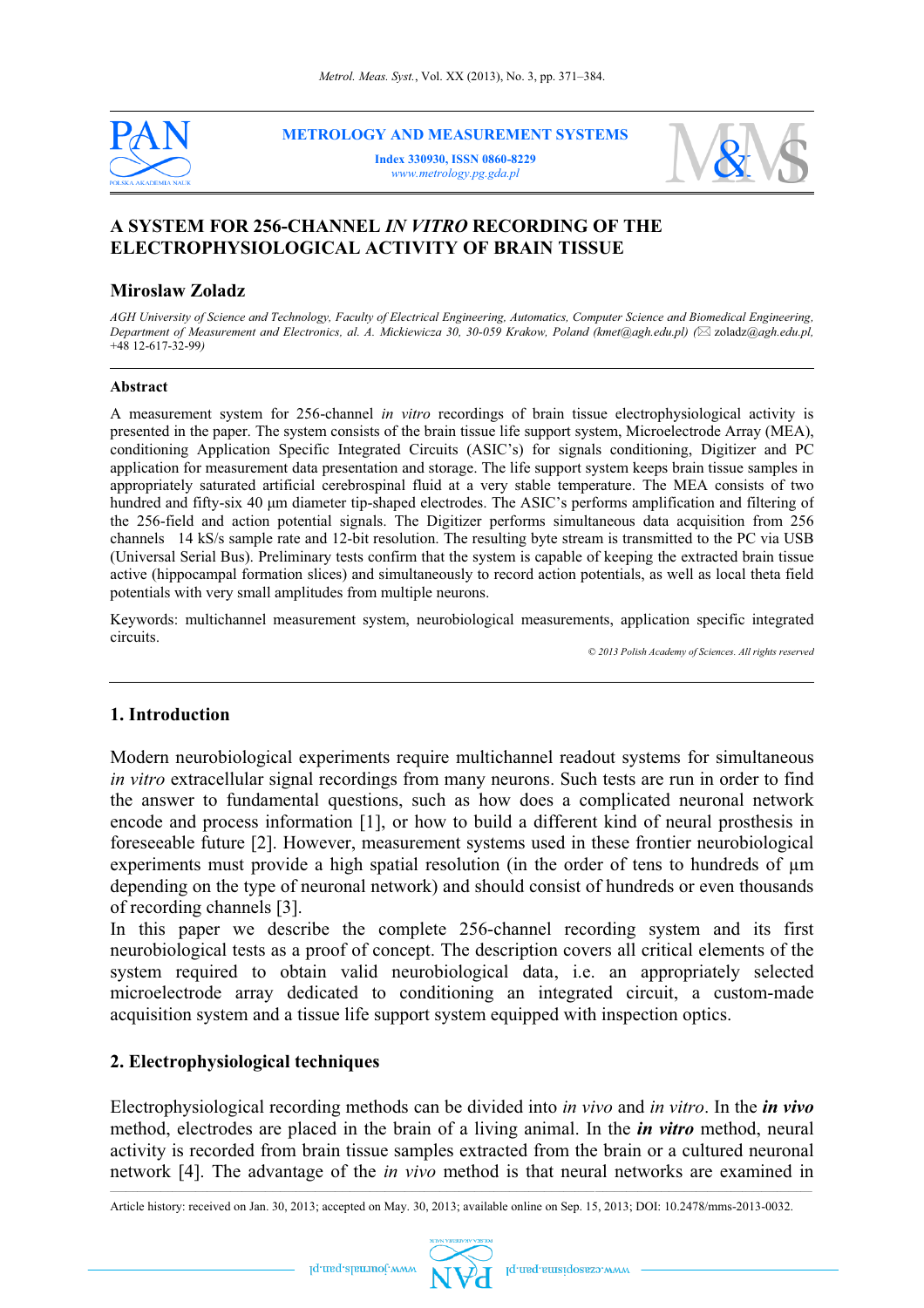their natural environment. The advantage of the *in vitro* method is that the test can focus on a small fragment of the neural network and selected chemical agents can be easily applied. Also, measuring or stimulating electrodes can be placed exactly in the desired location [5]. Electrophysiological recording methods can also be divided into intracellular and extracellular ones. The **intracellular method** measures the voltage and/or current across the membrane of an individual cell. To make such a measurement, the electrode tip has to be inserted into the cell interior. The amplitude of the signal recorded by means of such methods can reach more than 100 mV. Unfortunately, this method demands very precise positioning of the electrode if vertebrate nerve fibres have to be investigated and only few places on the cell membrane or few cells can be measured simultaneously. The **extracellular method** measures voltage in close proximity of the cell. Both Intracellular and Extracellular methods can be applied in both *in vivo* and *in vitro* manner. There are two types of extracellular signals: Action Potentials and Local Field Potentials (Fig. 1). **Action Potentials** are generated by single neurons, which are very similar to signals recorded with intracellular method. The main differences are polarity and amplitude, which, in the case of extracellular recordings, depend on a neuron type and neuron-to-electrode distance, and usually do not exceed a few mV, with average values of a few hundred  $\mu$ V. The action potential is a pulse consisting of two phases with opposite polarities. The initial (negative) phase lasts usually 0.5 ms whilst the second (positive) resting phase lasts usually 1.5 ms. The typical frequency of action potentials usually does not exceed 100Hz. **Local Field Potentials** (LFPs) are electric fields generated by the activity of multiple neurons in the neighbourhood of the electrode. As the result, the amplitude of the LFPs is usually higher than 1mV. The frequency of LFPs usually does not exceed 100 Hz [6,7].



#### *2.1 Single-point recording*

The extracellular recording setup is based on the use of a microelectrode, i.e. an electrode with a micrometre-sized tip. Two types of the microelectrode can be distinguished here: **metal electrodes** and **glass micropipettes**. Metal electrodes have the form of a thin metal wire (typically platinum or tungsten) insulated with a glass excluding electrode tip. Glass micropipettes are usually filled with a salt solution to make them conductive. Depending on the tip size, action potentials from a single cell (smaller tips) or multiple cells (bigger tips) can be recorded. They are known as single-unit and multi-unit recordings respectively [4,8]. The impedance of the electrode depends on the tip size and electrode type. The resistance of an electrode is proportional to the tip size. Metal electrodes of a given tip size have lower impedance than glass micropipettes with the same tip size (measured at 1KHz). Generally, the lower the impedance, the better the SNR (Signal-to-Noise Ratio). However, at low frequencies, metal electrodes suffer from high impedance and high noise, therefore glass micropipettes are more suitable.

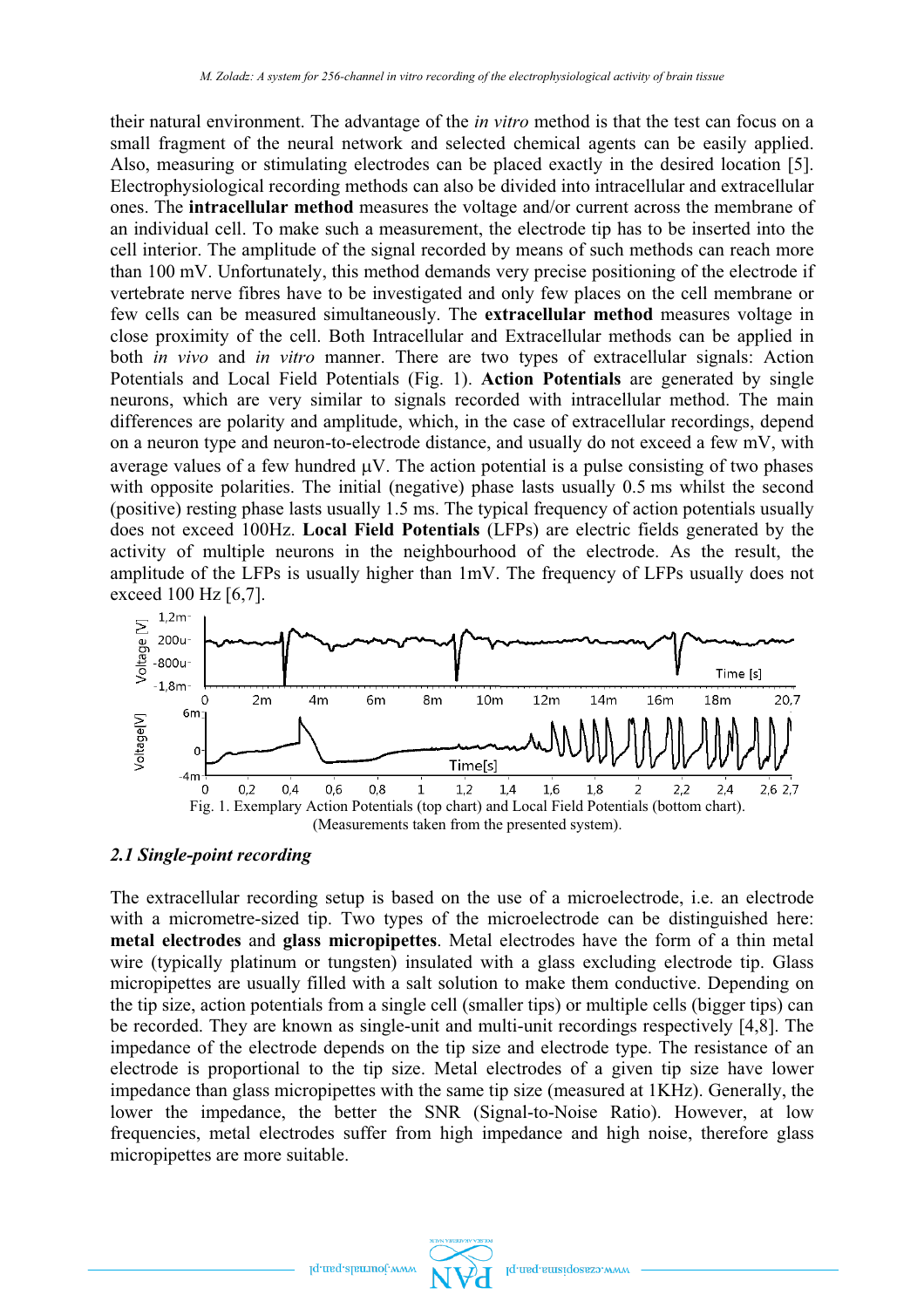### *2.2 Multi-point recording*

Although investigations of neural networks can be carried out by means of single-point recordings, multi-point recording is a much faster and reliable method. Many hardware setups have been proposed for multi-point recording by using metal electrodes and glass micropipettes [9,10]. The key issue in such setups is the electrode number and positioning. For multiple recordings, metal electrodes or glass micropipettes are mounted on a headstage (Fig. 2). Each electrode is mounted inside a telescopic tube. This type of attachment allows



Fig. 2. Scheme of setup for *in vivo* multi-point neural activity recording by using tetrodes. Exemplary dimensions of key elements are taken form [10]. (The author's drawing).

independent positioning of each electrode. The other independent method of multipoint recording is to use multichannel electrodes called tetrodes [10] (not to be confused with multielectrode arrays). Essentially, this is the bundle of insulated wires glued together. A single wire diameter is in the order of several micrometers. The insulation on both ends of the wires is stripped. All wires record the activity of the same populations of neurons. Recordings taken from an individual neuron are different for each wire, mainly due to different wire–toneuron distances. This phenomenon can be used to discriminate signals from selected neurons and for determining the neuron's position. In spite of the fact that many valuable recordings conducted by using the above described techniques have been reported, there are certain drawbacks of the approaches. These include: difficult implementation (especially electrode positioning), significant size of the electrode headstage, relatively large distance between electrodes and a relatively low number of simultaneously active electrodes. Multipoint recordings by using multiple electrodes are additionally hampered (for *in vitro* methods) due to the necessity of using inspection optics for the electrode positioning, which is difficult to implement (Fig. 3). Advances in microfabrication methods, especially in MEMS (Micro Electro-Mechanical Systems) technology, have contributed to the design of **microelectrode arrays** (MEAs). They comprise multiple electrodes with size and spacing of the order of tens

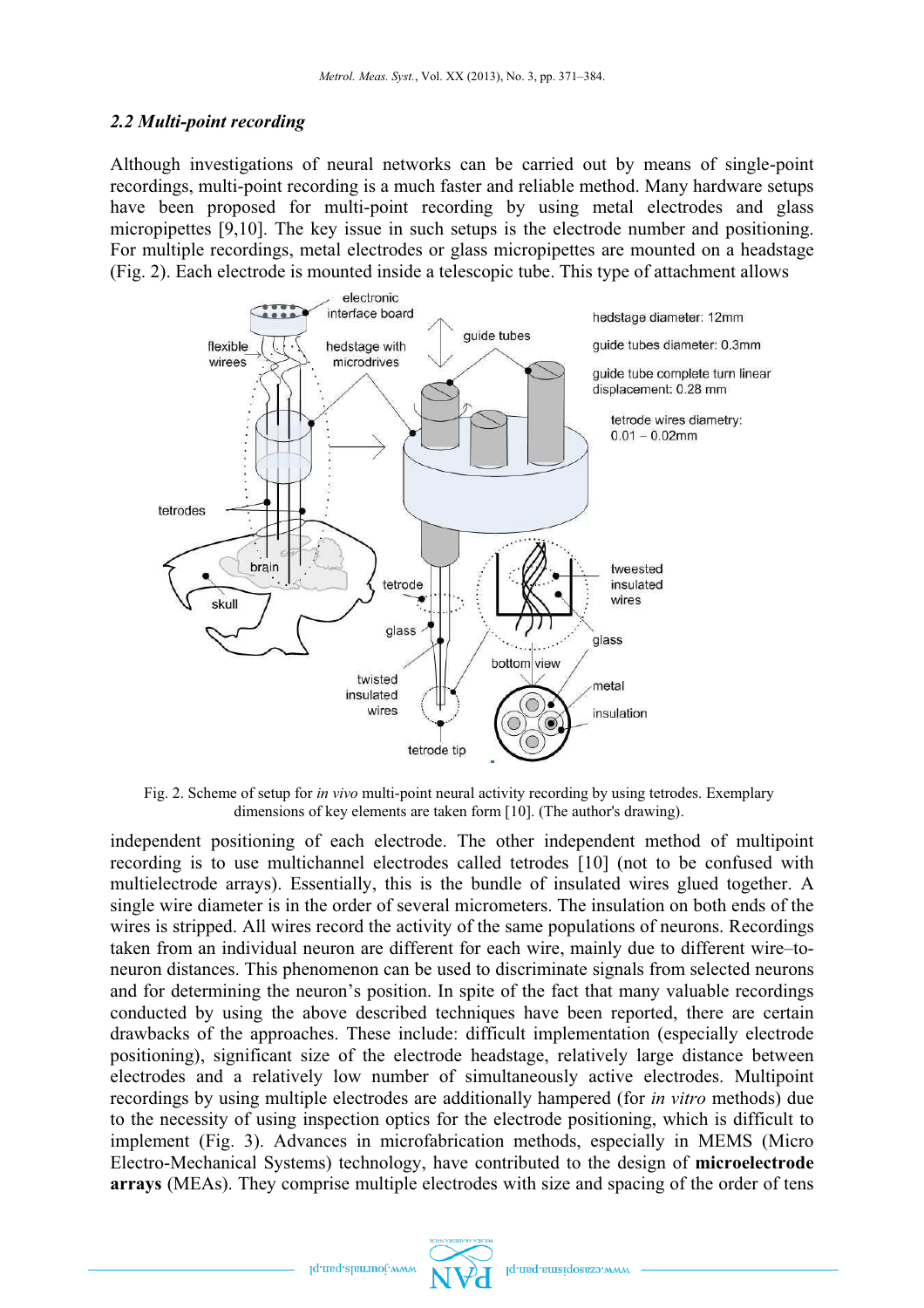of micrometers. One can distinguish two classes of MEAs considering their usage. These are: MEAs for *in vivo* and *in vitro* experiments. **MEAs for** *in vivo* recordings are **penetrating electrodes**. Fig. 4 shows a photo and scheme of an exemplary penetrating MEA. They consist of one or more shanks, each containing one or more electrode sites. In penetrating MEAs, the amount of shanks, number of electrode sites, spacing, size and configuration (e.g., stereotrode/tetrode/octrode) can vary. **MEAs for** *in vitro* experiments are usually fabricated on glass substrates using standard microfabrication technologies. Fig. 5 shows an example of an MEA for *in vitro*. The shape of a single electrode site can be planar or tip shaped (Fig.5). MEAs with **planar electrodes** are used for cell/tissue culture applications.



Fig. 3. Scheme of the setup for *in vitro* multipoint neural activity recording by using single electrodes. (The drawing by the author).



Fig. 4. Photo (a) and scheme (b) of NeuroNexus penetrating MEA with 1 shank and 16 electrode sites. (Photo and drawing by the author).



Fig. 5. Multi-electrode array for *in vitro* experiments realised on glass substrate. a) MEA mounted on PCB and surrounded by glass fringe creating a chamber for liquid. b) MEA with hippocampus tissue slice. c) planar electrodes. d) tip shaped electrodes. (Photos taken from the presented system).

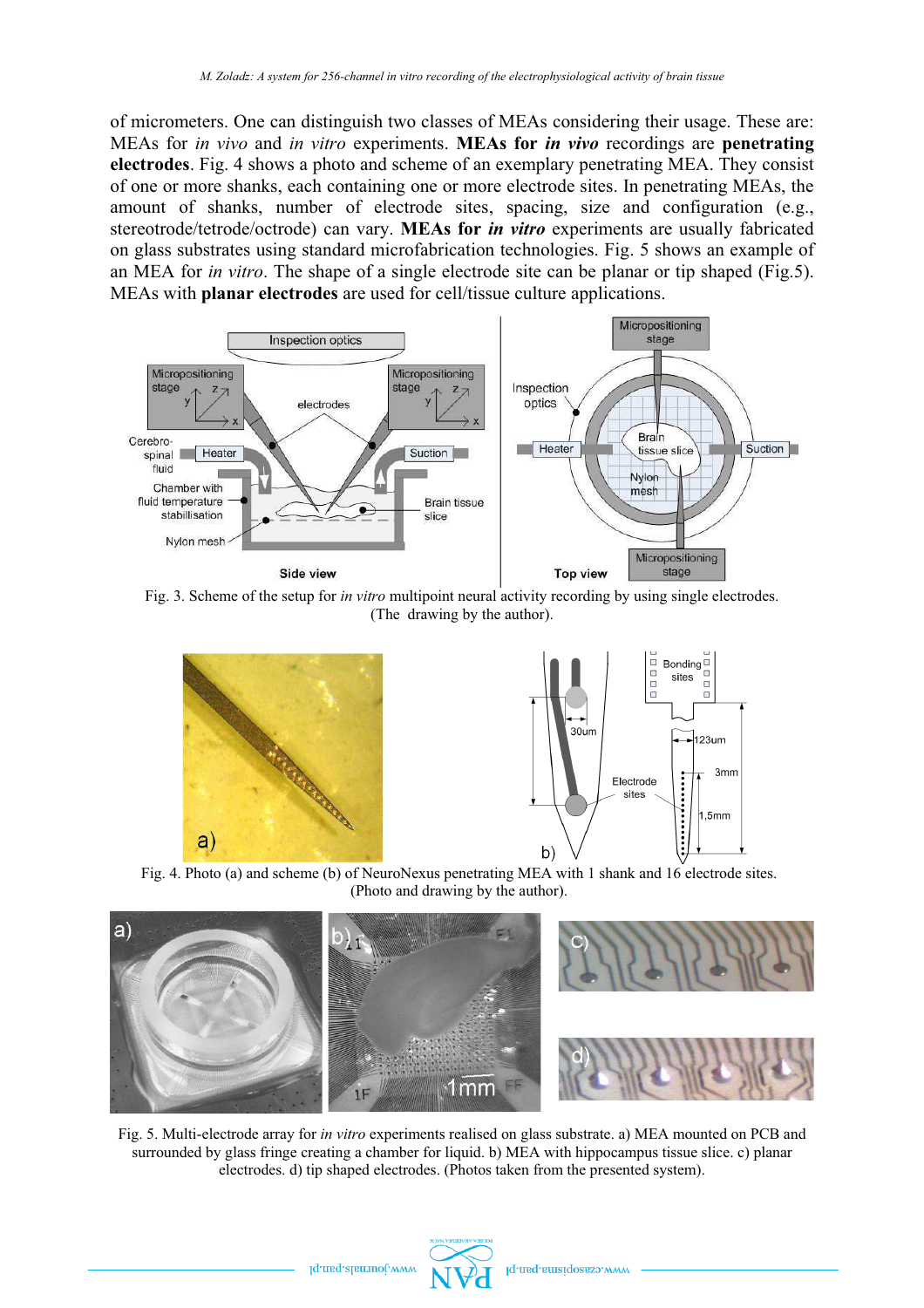Planar electrodes are not well-suited for acute experiments where a brain tissue slice is extracted from the brain and placed on the electrode array, due to the degradation of external neuron layers caused by mechanical extraction of the brain tissue slice. This increases the distance between healthy neurons and electrodes degrading the quality of electrical signal recordings. A solution to this problem is the use of **three-dimensional** non-planar (spiked) tips. These are able to penetrate the tissue slice and to collect signals from healthy neurons.

### **3. Measurement system**

### *3.1 System architecture*

The architecture of the system and photo of the conditioning board are presented in Fig. 6. Signals from brain slices are collected by using 16x16 MEA electrodes connected to the Conditioning Board equipped with 4 Conditioning Modules. The Conditioning Module amplifies and filters signals from 64 electrodes. It also reduces the number of signals from 64 to 1 by using an analogue multiplexer. The mentioned functionality is realized by a specially designed Application Specific Integrated Circuit (ASIC). The Supply Module provides low noise supply and reference voltages for the Conditioning Module. The Control Module generates control signals for the analogue multiplexer. Analogue-to-digital signal conversion is performed by the Digitizer Board, which also transmits data to the PC. Data acquisition, display and storage are performed by LabVIEW (National Instruments).



Fig. 6. Architecture of the system for *in vitro* recording and photo of the Conditioning Board.

# *3.2 Conditioning module*

Neural signals recorded with MEAs require specific signal conditioning. The conditioning circuit path is presented in Fig 7. The amplitude of the neural signals reaching the electrodes depends on brain tissue resistance and the distance between the electrode and the neuron  $(R_1,R_2)$ , and spans from tens of  $\mu V$  to 1 mV. There is also a DC voltage (V<sub>off</sub>) on the electrode-tissue interface of the order of mV. The individual impedance of each electrode ( $Z<sub>el</sub>$ ) spans from hundreds of kΩ to a few MΩ. The frequency bandwidth enabling appropriate reproduction of the original neural activity spans from 1 Hz to a few kHz. As seen from the above, the conditioning circuit has to have an amplifier with: DC offset cancellation, a minimum voltage gain of x100, input referred noise of the order of dozens of microvolts,

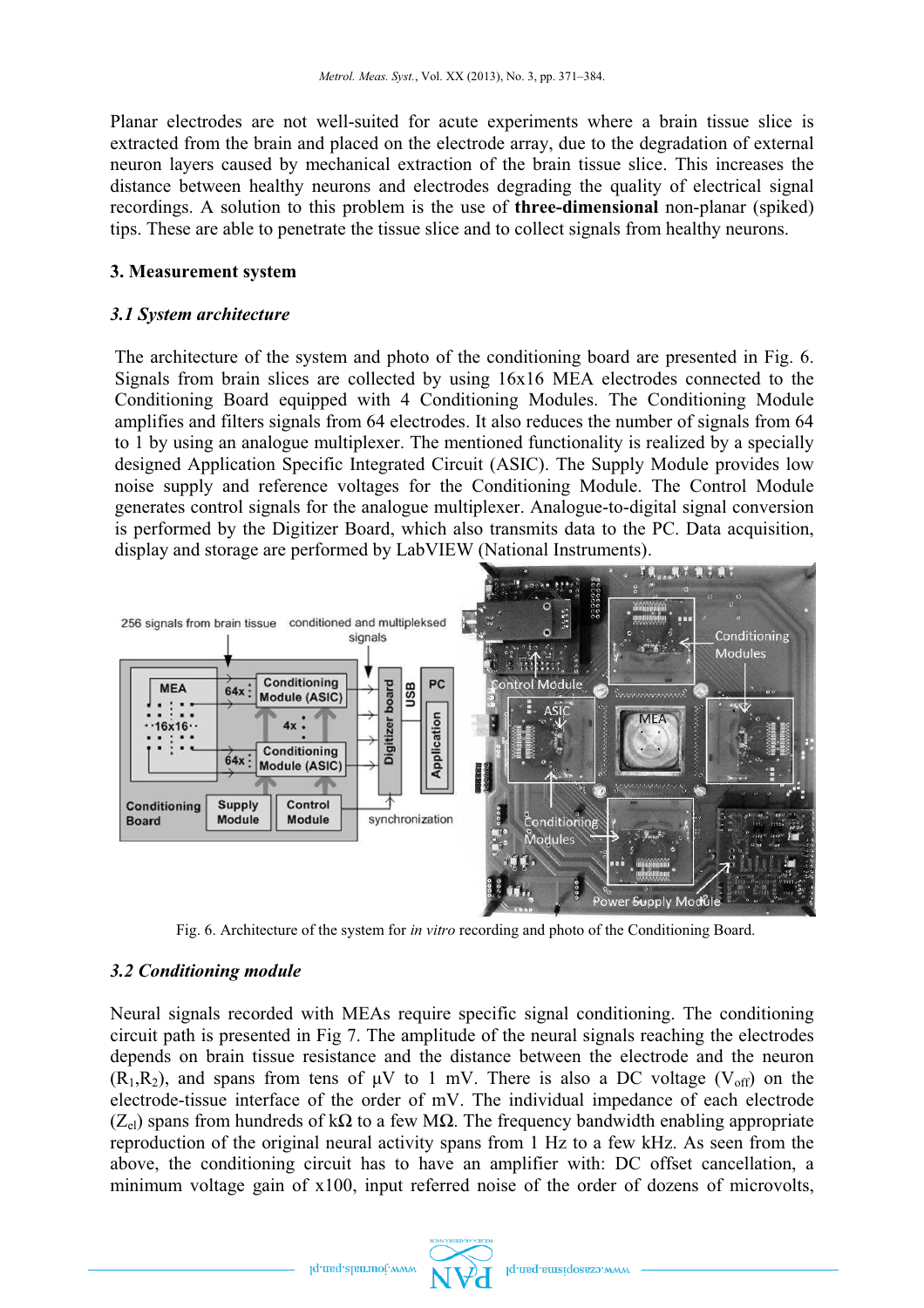controllable band-pass cut-offs from the Hz to kHz range, input impedance of the order of a few MΩ and high uniformity of parameters between all channels. Such an amplifier can be easily built with discrete elements, but for a system comprising of 256 electrodes, such an approach is impractical because of the large volume occupied by electronics, lack of reliability and high cost. The alternative for a conditioning system based on discrete elements is to employ a VLSI (*Very Large Scale Integration*) process to fabricate ASICs for multichannel signal conditioning. To fulfil the above requirements, a 64-channel ASIC has been designed for neurobiological signal conditioning [11]. The chip (Fig. 8) was fabricated with 180 nm CMOS technology, occupying 11,5 mm<sup>2</sup> (5mm x 2,5mm) of the silicon area and consuming 15 mW power from a 1.8 V supply voltage. The ASIC consists of 64 conditioning channels and an analogue multiplexer (Fig. 9). The conditioning channel consists of an AC coupling circuit for DC offset cancellation, a low noise preamplifier with high input impedance, a band-pass filter with cut-off frequency control and a front-end amplifier for voltage gain. The **AC circuit** consists of an RC high-pass filter with a PMOS transistor (MR0) acting as a resistor. Values of the  $C_0$  and  $MR0$  components have been selected to



Fig. 7. Circuit model displaying the connection between the neuron and conditioning circuit.

Fig. 8. Multichannel ASIC for neurobiological signal conditioning.



Fig. 9. Conditioning ASIC: a) architecture, b) simplified scheme of the conditioning channel.

allow recording of input signals starting from as low as 1 Hz , to minimize the noise generated by the *MR0* element, and to minimize the area occupied by the AC coupling circuit. The controllable resistance, the *MR0* transistor, works in the linear regime. It is based on six PMOS transistors connected in series (each with the channel dimensions of  $W_{MR0}/L_{MR0} = 0.4 \mu m/50 \mu m$ ). The **preamplifier** is based on a differential amplifier and provides 38 dB of voltage gain. In order to limit the 1/f noise contribution of the stage, the input PMOS transistors have been selected. After the noise optimization, its channel

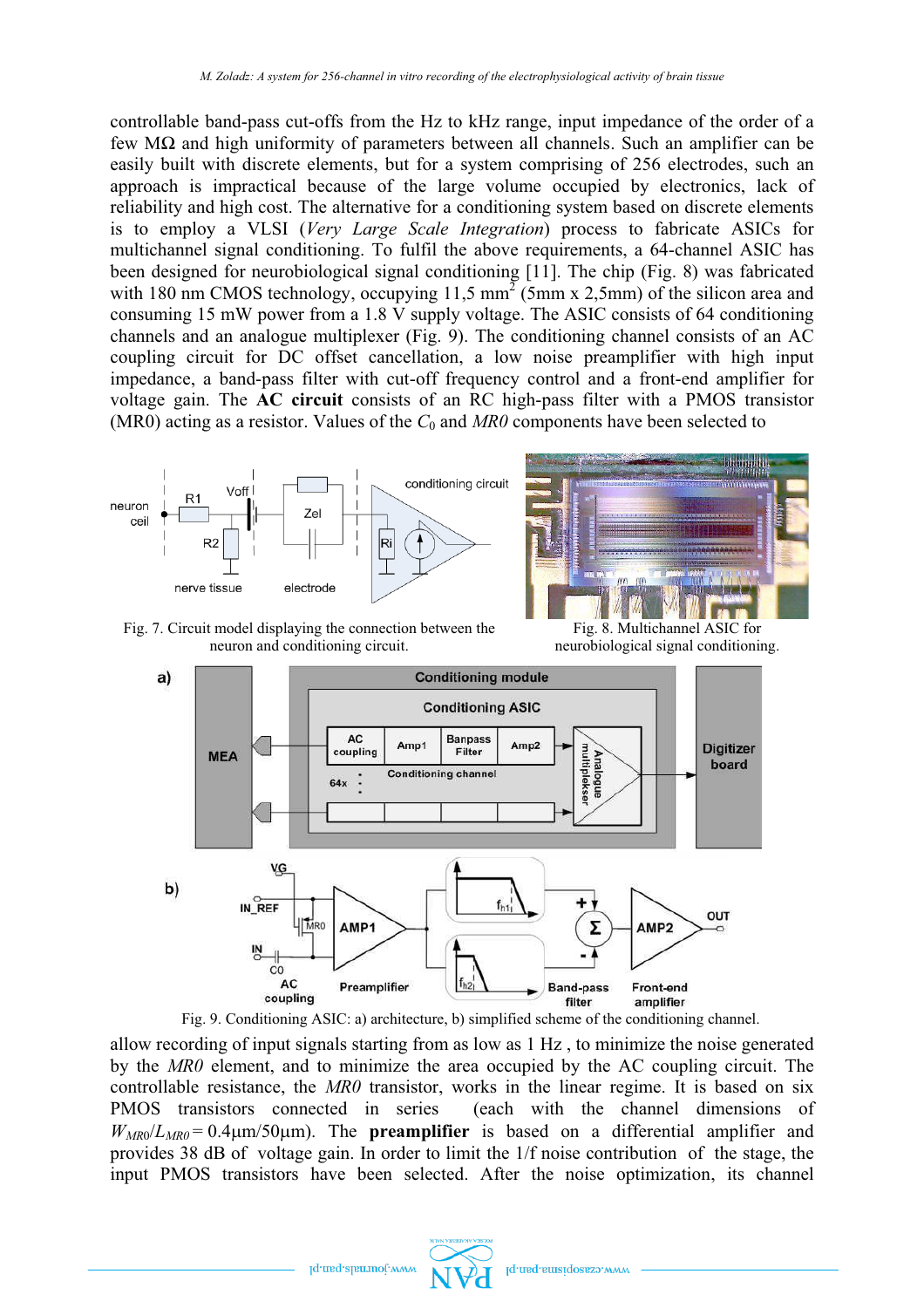dimensions were set to  $W/L = 175 \text{ }\mu\text{m}/0.5 \text{ }\mu\text{m}$  while the current sourcing these transistors was set to 43 µA for each of the input transistors. The **Band-pass filter** is based on the architecture proposed in previous literature [12]. The band-pass frequency response of this filter is formed thanks to the subtraction of the two output signals of the low pass filters. By changing the upper cut-off frequencies of the low-pass filters, the final band can be modified. The band-pass filter consumes 20 µW of power and has a 0.7 dB voltage gain. The **front-end amplifier** is used to add a voltage gain and to form a low impedance buffer for the sampleand-hold circuits, which is the first stage of the analogue multiplexer. It adds about 6 dB of the voltage gain and consumes about 38 µW of power. The **basic ASIC parameters** are:

- ·globally controlled low cut-off frequency range:  $1 Hz - 60 Hz$ ,
- ·globally controlled high cut-off frequency range:  $3.5 \text{ kHz} - 15 \text{ kHz}$ ,
- ·average voltage gain: 110V/V,
- input referred noise 6  $\mu$ V<sub>RMS</sub> for 20 Hz 6.5 kHz pass-band (spike recording)
- ·11  $\mu$ V<sub>RMS</sub> for 1 Hz – 6.5 kHz pass-band (LFP recording),
- lower cut-off frequency spread:  $4.4\%$ ,
- ·high cut-off frequency spread: 1.8 %,
- ·voltage gain spread: 4.4 %.

# *3.3 Digitizer*

Data flow. The Digitizer (Fig. 10) converts conditioned signals from the analogue to digital domain and sends the data to the PC. It consists of an A/D converter, CPLD (Complex Programmable Logic Device) and an FIFO/USB converter module. The CPLD synchronizes data flow between the Conditioning Module (multiplexer switching), A/D converter and FIFO/USB module. Digitizing and transmission of a single voltage sample from a single conditioning channel is done in the following steps. First, the analogue multiplexer switches to the next conditioning channel. Then, A/D conversion takes place and its result (12bits) is stored in the register. Finally, the content of the register is written into the FIFO in two steps, 4 MSB and 8 LSB sequentially and is received by the PC application.



Fig. 10. Digitizer block diagram.

A/D converter sampling rate. 14 kS/s sampling rate of the voltage signal from a single conditioning channel has been assumed sufficient to reproduce the shape of action potentials. Taking into account the number of conditioning channels that have to be digitized simultaneously (64) and the 2 clock cycles necessary for multiplexer reset, a 1MHz multiplexer switching frequency and 1MS/s A/D conversion rate have been selected.

A/D converter resolution and input range. There are many action potential detection methods proposed in literature. Some of them [13,14] use the SNR to quantify the effectiveness of the methods. Accordingly, the SNR has been adopted as a determinant of the quality of the signal acquisition method. The general formula for the SNR is:

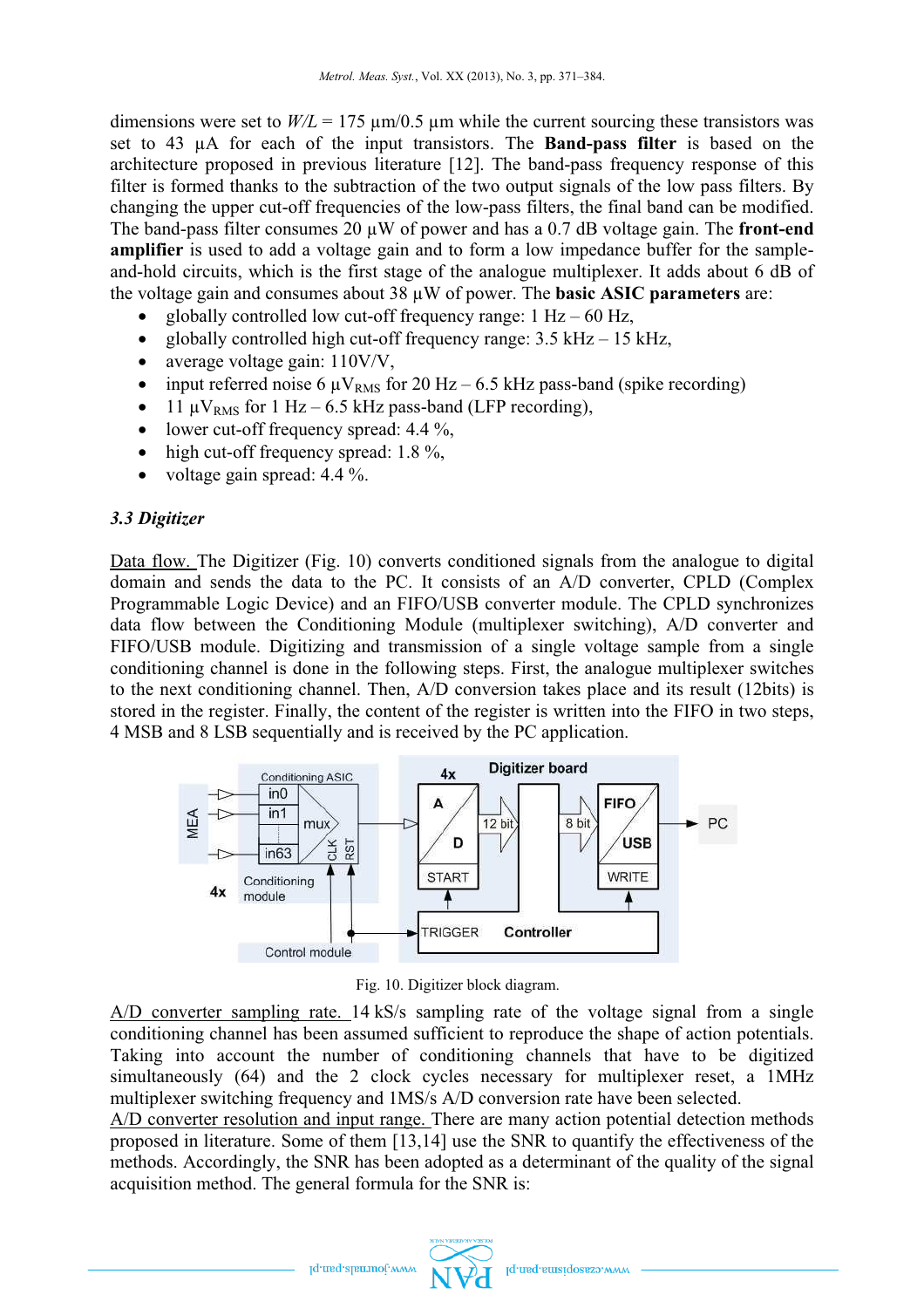$$
SNR = 10 \cdot \log_{10} \left( \frac{\sigma_s^2}{\sigma_n^2} \right),\tag{1}
$$

where  $\sigma_s^2$ ,  $\sigma_{\rm n}^2$  are variances of the signal and noise correspondingly. The variance of the resulting noise depends on the noise of the output of the conditioning channel  $(\sigma_c^2)$  and quantization noise of the A/D converter  $(\sigma_q^2)$ . As the conditioning channel and A/D converter are independent blocks, the resulting noise variance is determined by the following equation: -2

$$
\sigma_n^2 = \sigma_q^2 + \sigma_c^2. \tag{2}
$$

Noise variance of the output of the conditioning channel depends on electrode noise variance  $(\sigma_e^2)$ , input referred conditioning channel noise variance  $(\sigma_a^2)$  and conditioning channel gain  $(\alpha)$  and is determined by the following equation:

$$
\sigma_c^2 = \left(\alpha^2 \cdot (\sigma_a^2 + \sigma_e^2)\right). \tag{3}
$$

Quantization noise variance depends on the A/D converter voltage resolution (*q*) and is determined by the following equation:

$$
\sigma_q^2 = \frac{q^2}{12}.\tag{4}
$$

To avoid affecting the SNR significantly, it has been assumed that the standard variation of the A/D converter quantization noise should be 10 times smaller than the standard variation of the output of the conditioning channel  $(10 \cdot \sigma_q < \sigma_c)$ . Taking into account the above condition and equation 4, the sufficient voltage resolution of the A/D converter can be calculated. It equals 0.69 mV for the noise variance at the output of the conditioning channel equal to 2mV (value determined experimentally). The sufficient input voltage range of the A/D converter can be calculated assuming the maximum amplitude of the action and field potentials (which equal 2mV), and taking into account the conditioning channel gain, the DC level distribution and the sufficient A/D converter voltage resolution calculated earlier. It equals +/- 0.25V. Subsequently, the A/D converter resolution can be calculated taking into account sufficient input voltage range and sufficient voltage resolution. It equals 10 bits.

Selected A/D converter. In order to fulfil the above requirements, the AD7492 A/D converter has been selected for the analogue signal digitization. The most important features of the converter with respect to the requirements are: built-in sample-and-hold circuit, resolution equal to 12 bits, voltage range equal to 2.5 V, maximum conversion time equal to 880 ns, no pipeline delays, built-in internal clock generator and voltage reference.

A/D converter – analogue multiplexer synchronization is presented in Fig. 11. When conversion starts, the Sampling Capacitor  $(C_{sh})$  is disconnected from the input signal  $(S_{sh})$ switch) (Fig. 11.a). After the conversion period ( $t_{\text{conv}}$ ),  $C_{\text{sh}}$  is connected again to the input signal until the start of the next conversion. For proper conversion,  $C_{sh}$  must be charged to 0.5 LSB (least significant bit) of its final value when the conversion phase starts. Due to the impedance of the multiplexer output buffer and parasitic capacitance of the PCB path connecting the converter with the multiplexer (Fig. 11.b), a certain time is necessary to settle the new voltage value stated on the input of A/D converter (Fig. 11.c). It follows that to guarantee the settled voltage at the A/D converter input during sampling time, conversion should be started simultaneously with multiplexer switching. Fig. 12 shows the time Diagram of the conversion and transmission of a single voltage sample from a single conditioning channel no. 1.



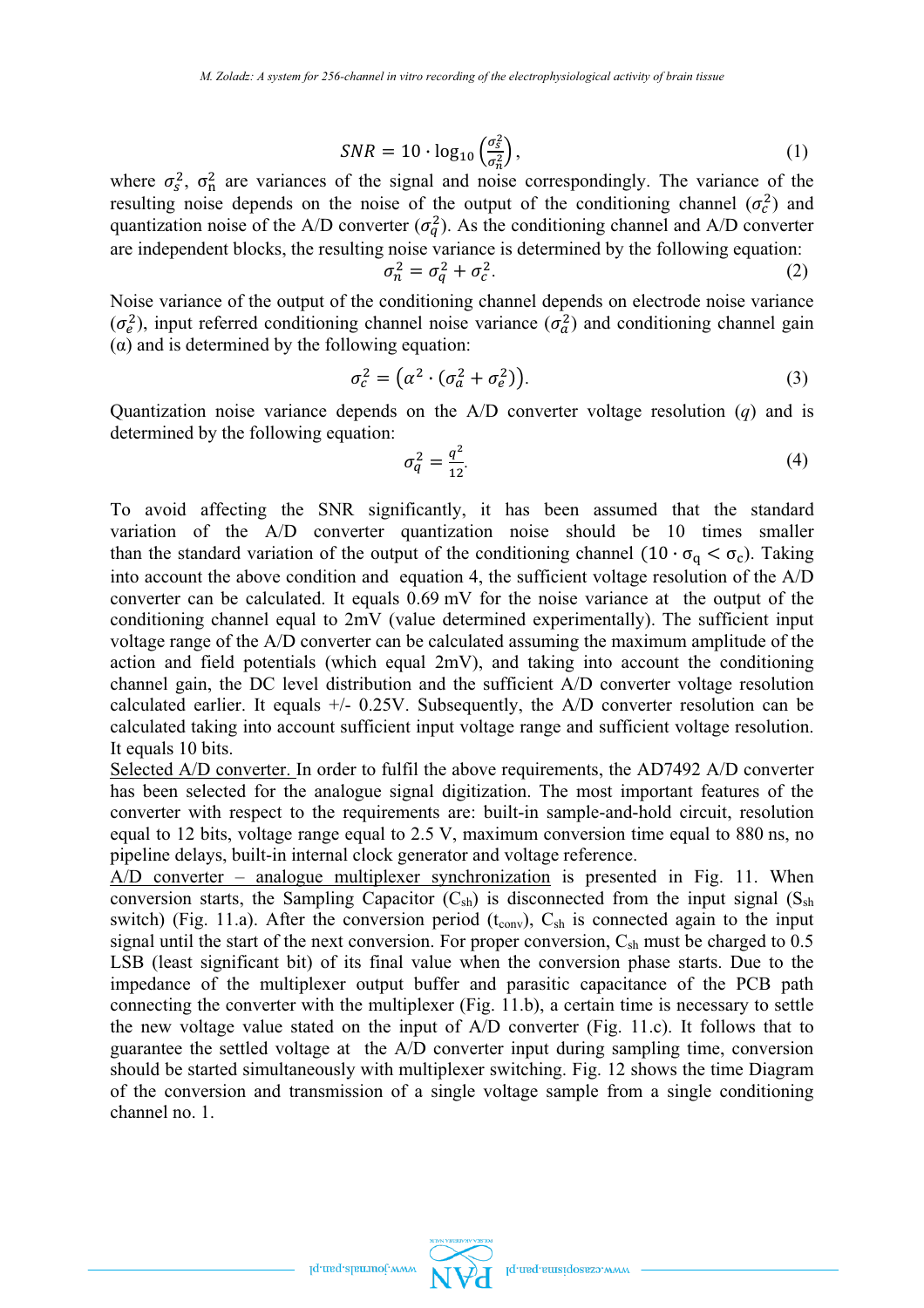

Fig. 11 a) Time diagram of A/D converter Sample & Hold circuit operation, b) Equivalent electric model of multiplexer output to A/D converter signal path, c) Time diagram of A/D converter input voltage switching.



Fig. 12. Diagram of the conversion and transmission of a single voltage sample from a single conditioning channel with respect to time.

# *3.4 Multielecrode array*

We thoroughly analyzed commercially available MEAs and details of the planned neurobiological experiments and decided to use a 256-electrode array offered by Qwane Bioscience (Fig. 5). We chose electrodes with 3D shaped tips, which have a relatively low impedance (about 300 kΩ at 1 kHz) and are very suitable for testing on brain slices. The chosen electrode pitch is 200 µm, single recording site diameter is 42 µm while its height is  $(50-70)$  um.

# **4. Experimental setup**

The experimental setup sketch is presented in Fig. 13. Male Wistar rats weighing (100-150) g were anaesthetized with diethyl ether and decapitated. The brains were removed and placed in oxygenated, cold  $(3-5^{\circ}C)$  artificial cerebrospinal fluid (ACSF). Transverse slices (500  $\mu$ m) were made from both hippocampi using a tissue slicer (Stoelting Co.). Slices were preincubated in oxygenated ACSF at the temperature of  $20^{\circ}$ C for 1 h after the dissection. Next, slices were transferred into the MEA and were delicately fixed in position with nylon mesh. To keep the brain slices animate, one has to provide them with artificial cerebrospinal

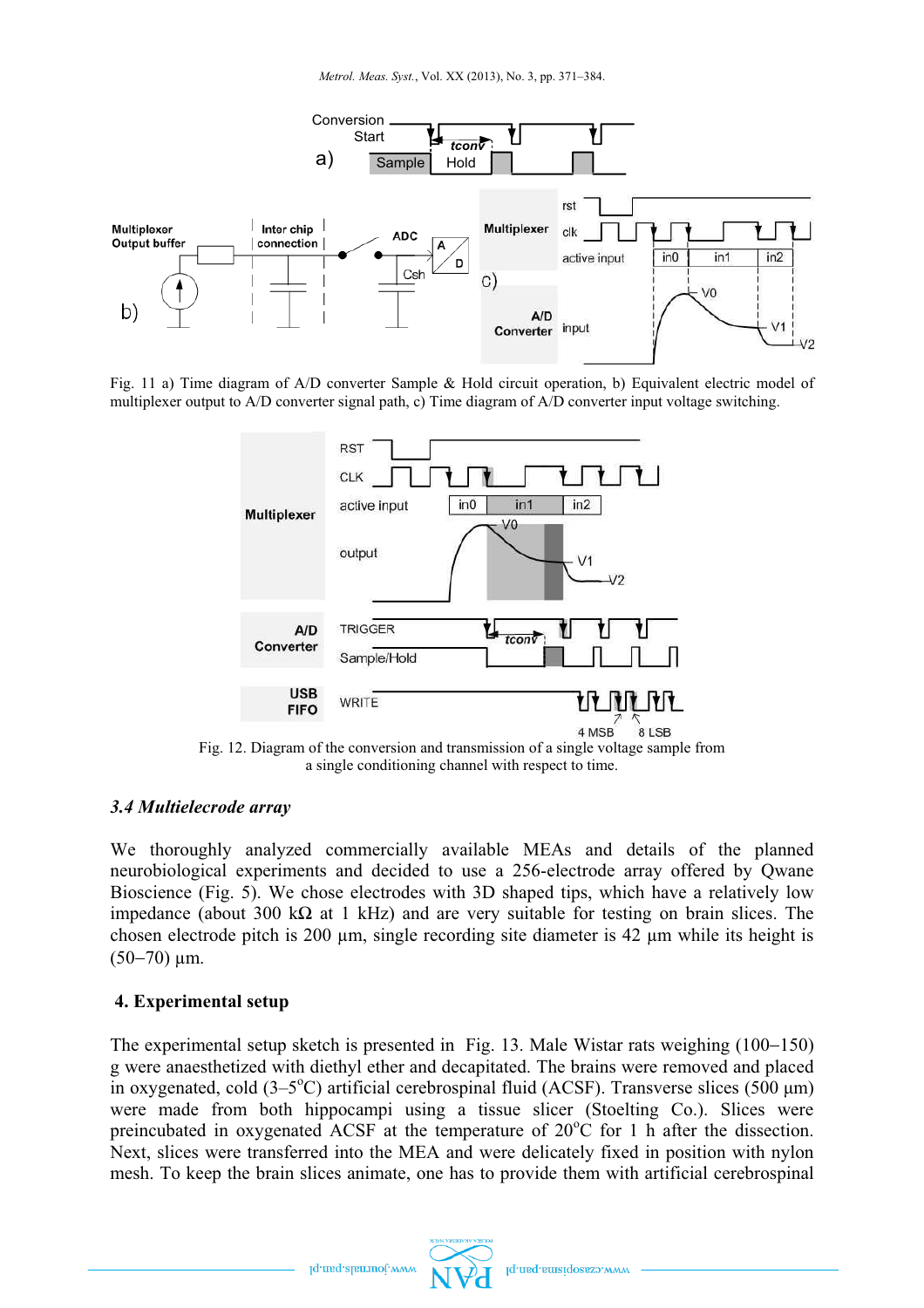fluid appropriately saturated (with a proper ionic composition and nutrient content). Additionally, there is a strong demand for keeping the fluid temperature at  $35^{\circ}$ C with high precision, i.e.  $\pm 0.25^{\circ}$ C. The fluid is delivered to the chamber via a valve (fluid flow speed control) and preheated (fluid oversaturation elimination). The bottom of the chamber which contains the MEA is made of glass, while the chamber sides and flange are made of silicone. The excess liquid is removed by suction from the chamber with a tube placed opposite to the liquid inlet side. The temperature required is maintained by heating the MEA glass substrate. The substrate is warmed up by a heating element with the use of a brass block improving temperature stabilization and homogenous heat distribution. The correct interpretation of the measured signals requires establishing their origins, i.e. the places on the tissue from which they were collected. For this purpose, a camera with proper optics is mounted on the chamber. The tissue is illuminated from below through a glass rod placed in a hole in the brass block. Dedicated connectors combine the MEA printed circuit board (PCB) and the main board PCB equipped with integrated circuit modules. Local theta field potentials accompanying a single unit activity, characteristic for the hippocampal formation maintained in the *in vitro* conditions were evoked by the perfusion of the slices with 50  $\mu$ M carbachol (chilnergic receptor agonist) dissolved in the ACSF. Fig. 14 shows the photo of the experimental setup.



Fig. 13. Sketch of experimental setup for multichannel in vitro multichannel neural activity recording.



Iq.maq.alamot.v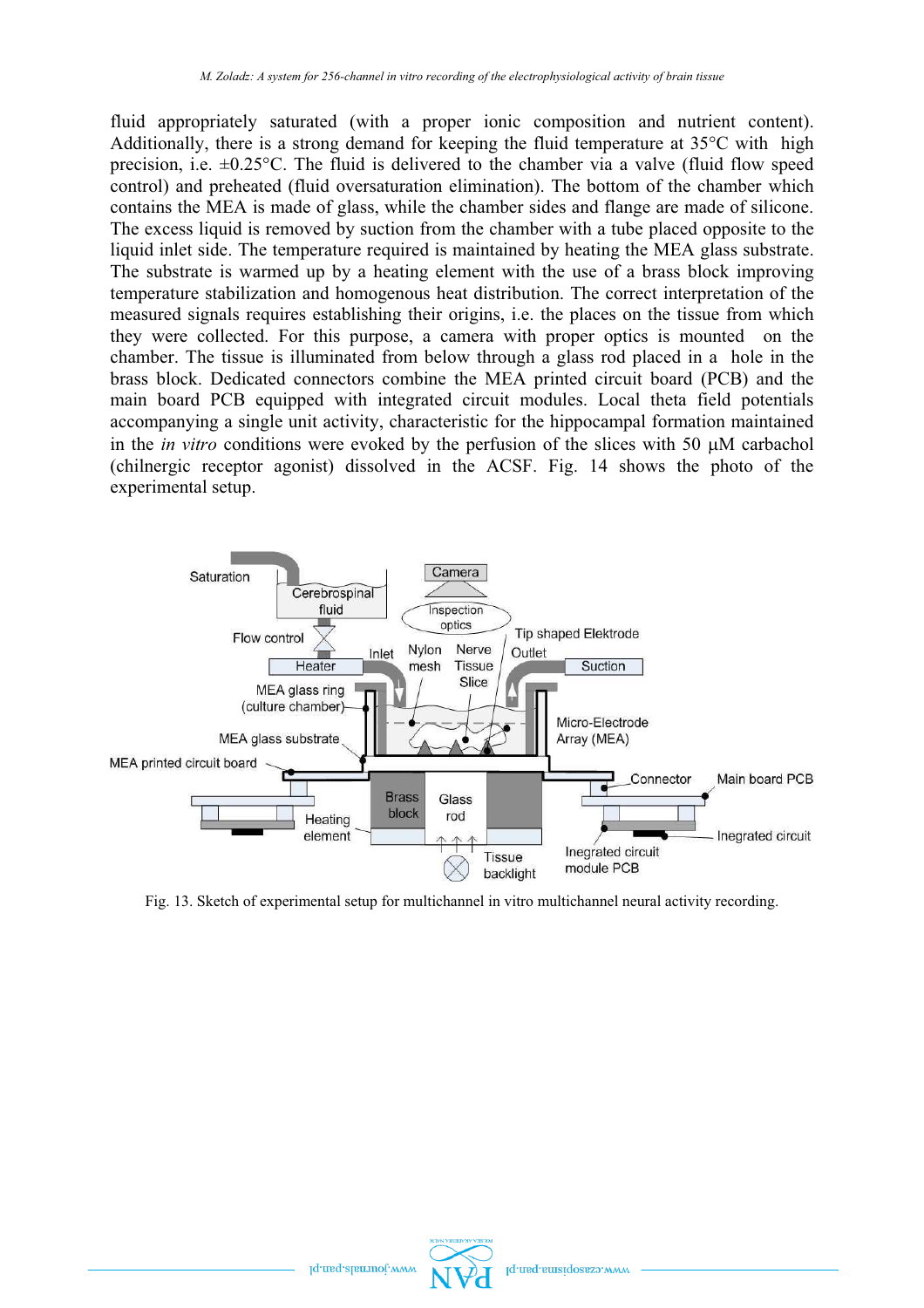

Fig. 14. Laboratory setup for multichannel *in vitro* multichannel neural activity recording using an MEA.

### **4. Preliminary results**

Transverse hippocampal formation slice preparation has been used in order to test the experimental setup. A characteristic LFP pattern occurred spontaneously in the hippocampal formation is theta activity. *In-vitro*-recorded-theta rhythm consists of regular, rhythmic, almost sinusoidal waves in the narrow band frequency range of 8-12 Hz **[9]**. Fig. 15 shows single epileptic discharges, which are later synchronized in the theta rhythm.



Fig. 15. Single epileptic discharges, which are later synchronized in the theta rhythm.

Such a synchronization confirms that the brain tissue is in good condition, hence it confirms that the experimental stand is capable of providing proper conditions for neurons to remain active and to generate physiological pattern of oscillations. Recordings of different local field potential activity acquired from five different electrodes (Fig. 16) confirm that the system is capable of conducting simultaneous multichannel recordings.



Iq.maq.alamot.w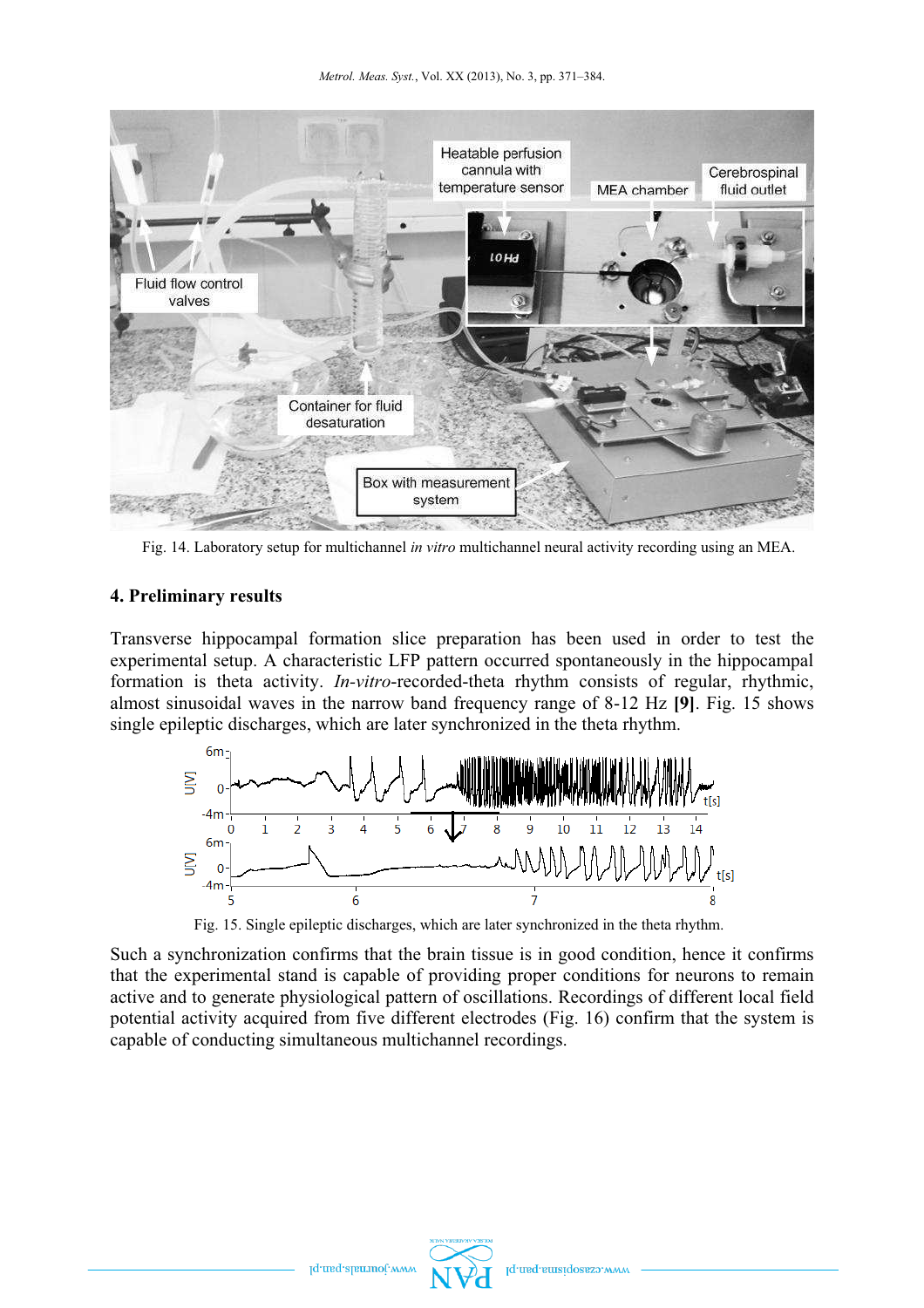

Recordings of a single-unit activity superimposed on local field potential activity (Fig. 17) prove that the measurement setup is capable of recording signals within the expected range of frequencies, i.e. from single Hz to few kHz.



Fig. 17. Action potentials generated by a single neuron superimposed on local field potentials.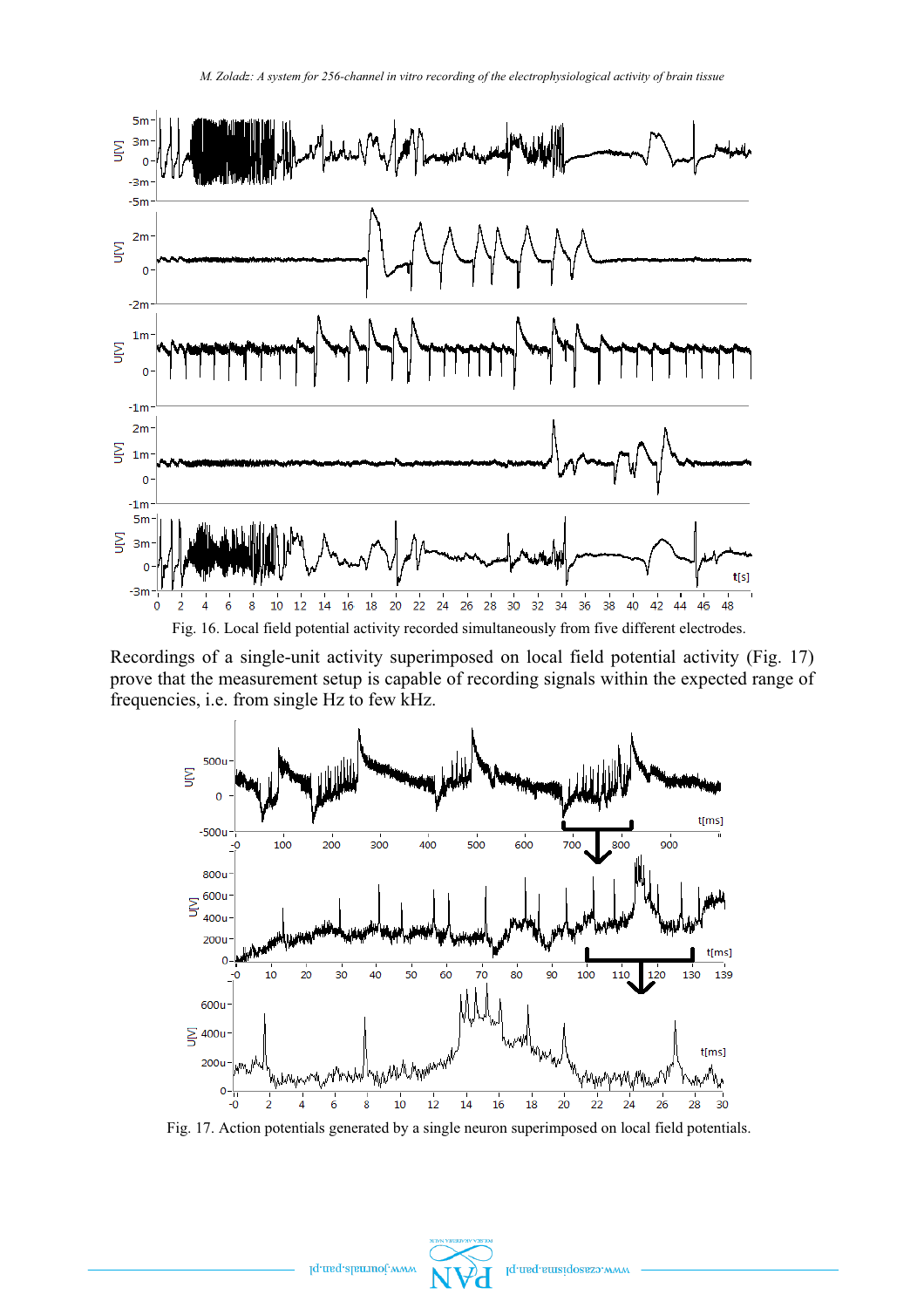### **5. Summary**

The paper presents the first detailed and systematic description of a complete system for recording an *in vitro* action and local field potentials from 256 electrodes. The system allows recording signals from relatively large areas of brain tissue with a resolution at the level of individual neurons. A special feature of the system is low power consumption of signal conditioning ASICs, and that is of paramount importance in the construction of systems to record neural signals from a thousand or more electrodes.

The critical elements of the system are:

- properly selected MEA (electrode shape, diameter and spacing),
- complex 64-channel ASICs with an AC coupling circuit, high impedance amplifier and band-pass filter in each channel,
- acquisition system capable of digitization and transmission of the 256 signals with 14kS/s sampling rate and 12bit resolution,
- tissue life support system equipped with temperature control and artificial cerebrospinal fluid supply,

optical camera for tissue sample inspection, i.e. signal origin determination.

The system may be used for:

- determining the topography of theta-field potentials within the hippocampal formation and other brain structures maintained *in vitro* (e.g. entorhinal cortex, posterior hypothalamic area)
- calculating the amplitude and phase laminar profiles of hippocampal or entorhinal theta rhythmic activity
- calculating current source density profiles of hippocampal or entorhinal theta rhythm
- examining a single unit activity (action potentials) of hippocampal neurons during simultaneously recorded theta activity performed at different loci of hippocampal formation at the same time.

#### **Acknowledgements**

Scientific work financed from budget funds for science in the years 2010-1013 as a research project (N N505 559139).

The author would like to thank Tomasz Kowalczyk from Department of Neurobiology University of Lodz for conducting neurobiological experiments

# **References**

- [1] Ahuja A. K. et al. (2008). An In Vitro Model of a Retinal Prosthesis. 2008, *IEEE Transactions on Biomedical Engineering,* 55 (6), 1744-1753.
- [2] Hochberg L. R., et al. (2012). Reach and grasp by people with tetraplegia using a neutrally controlled robotic arm. *Nature*, 485, 372-377.
- [3] Litke A. et al. (2004). What does the eye tell the brain?: Development of system for the large-scale recording of retinal output activity. *IEEE Transactions on Nuclear Science*, 51, 1434-1440.
- [4] Bland B.H., Colom L.V. (1993) Extrinsic and intrinsic properties underlying oscillation and synchrony in limbic cortex, *Prog. Neurobiol.,* 41, 157-208.
- [5] Kowalczyk T., Bocian R., Konopacki J. (2013) The generation of theta rhythm in hippocampal formation maintained in vitro. *European Journal of Neuroscience*, 37, 679-699.
- [6] Paul L. Nunez, Srinivasan R. (2006) *Electric Fields Of The Brain*. Oxford University Press Inc.; New York; ISBN: 0-19-505038-X.
- [7] Matt C., Shieh J., (2010) *Guide to Research Techniques in Neuroscience.* Academic Press